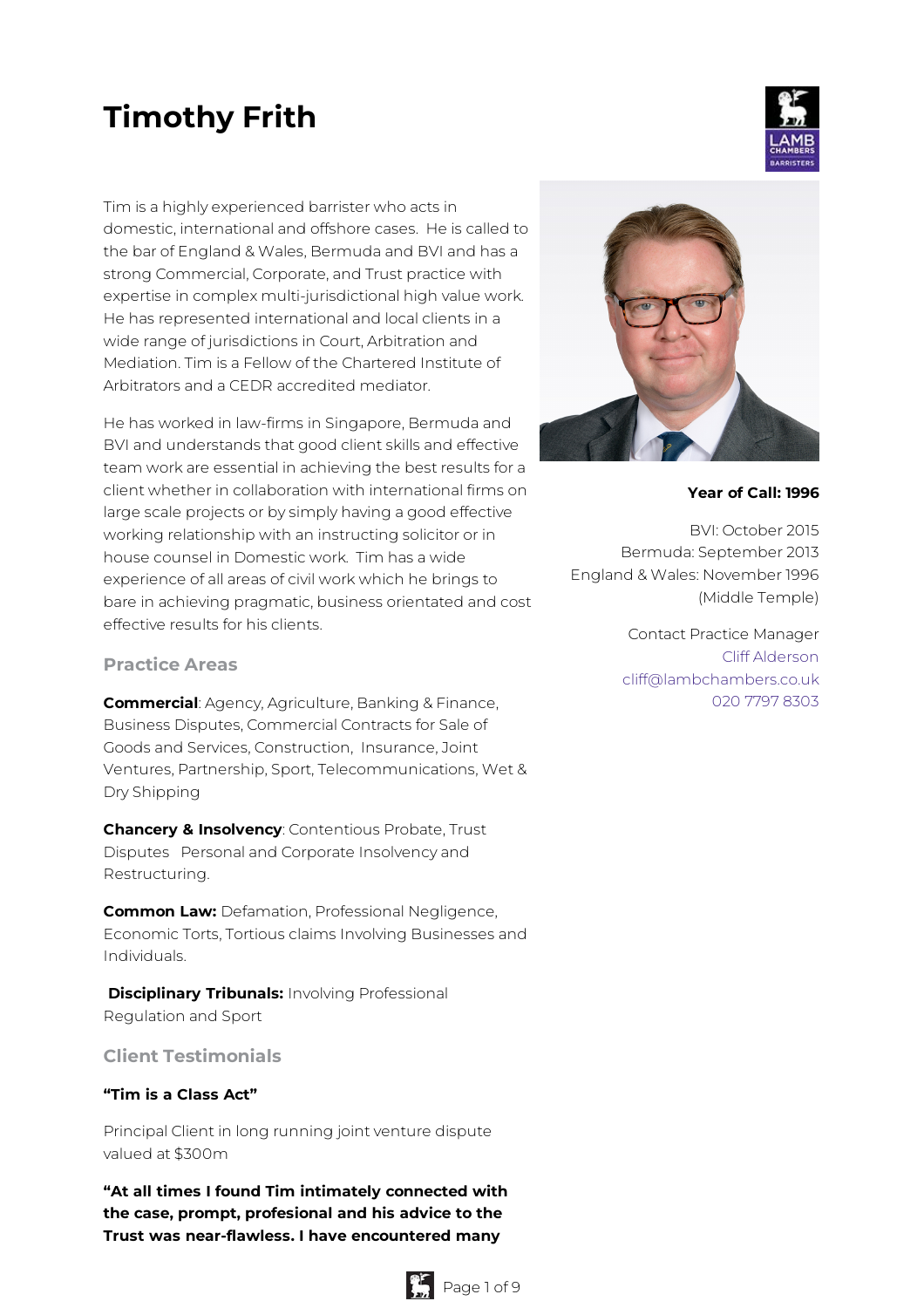**dozens of lawyers in a long law enforcement career and now private sector career and it was refreshing to experience Tim who at all times exuded confidence, care, diligence and professionalismsomething I have rarely seen."**

Former Commissioner of Police in Bermuda regarding High Value Bermuda Trust Case

**"My Canadian Counsel has had reason to be in regular contact with Tim. In all of his and my dealings with Timothy Frith we have found him to be very profesional and are particularly impressed with his ability to collaborate with other co-defendants."**

Global Chairman of Asset Manager in dispute linked to control of a corporation with \$200 billion under management.

**"At all times I consider that Tim acted very effectively and in our best interest and it was clear to us both that he was an accomplished barrister and lawyer."**

Client in dispute concerning sale of Hedge Fund to US investors.

# **Further information**

# **Publications**

- The International Comparative Guide to Insurance and Reinsurance (2015)
- The International Lending and Secured Finance Review (2013-2015)
- Telecommunications and Media (2013-15) (GTDT) (edited by Freshfields)
- "The Measure of Charity": Bermuda and the Parametric Reinsurance of African Drought Relief (2013) (ICG I&R)
- Asset Finance & Secured Lending (2013-14) (PLC)
- Dispute Resolution Multijurisdictional Guide (2013) (PLC) edited by Lord Philips
- Investment Opportunity & Telecommunication Reform (Law Society Gazette) (2012)
- Insuralex Review (2014)
- Contributing Editor to Butterworth's Law of Limitation
- Regular contributor to MJM law blog, circulars and reviews

# **Qualifications**

# **Licensed by BSB to Provide Direct Access and Litigation Services (2021)**

Senior Lecturer the University of Law (2018-2019)

#### **Called to the BVI Bar (October 2015)**

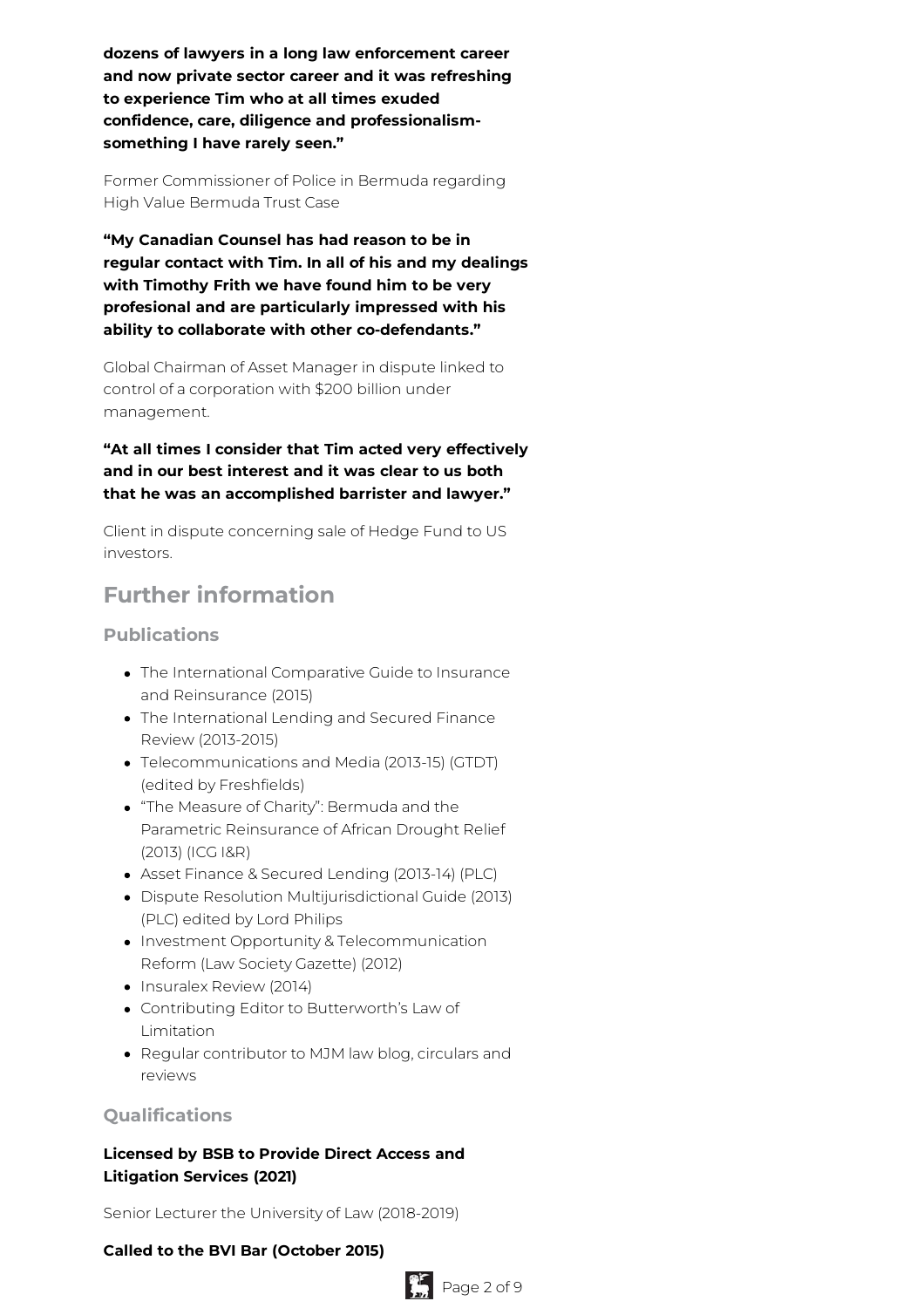# **Called to the Bar of Bermuda (September 2013)**

Registered Associate Bermuda Bar (September 2012)

#### **Fellow of the Chartered Institute of Arbitrators (2008)**

Lecturer (Part-Time) (BPP Law School) (2004-5) Direct Public Access Certification (College of Law) (2004) CEDR Accredited Mediator

(Centre for Effective Dispute Resolution) (2004)

Member of the Chartered Institute of Arbitrators (2004) Diploma in International Arbitration (2003)

Chartered Institute of Arbitrators [Malaysia]

#### **Bristol University (2000-2003)**

#### **LLM (Commercial Law)**

Subjects Taken:

Commercial Law, Company Law, Employment Law, Credit Security and Insolvency

Dissertation on Insurance law:

"Subrogation: The Development of Conceptual Unity"

# **Pegasus Scholarship (Singapore) 1999 Called to the Bar of England & Wales: November 1996 (Middle Temple)**

The Bar Vocational Course (1995-6)

The Inns of Court School of Law

The Common Professional Examination (1994-5)

The College of Law (Guildford)

#### **St Andrews University**

MA (Hons) IIi History (1987-1991)

**Memberships**

- Bermuda Bar Association
- ComBar
- IBA (International Bar Association)
- Middle Temple
- Chartered Institute of Arbitrators
- CLA (Country Land & Business Association)
	- Legal and Parliamentary Committee (2009- 2012)
	- Chairman, Surrey Branch (2010-2012)
	- Vice Chairman, Surrey Branch (2007-2010)
- Examples of Marketing Activities
- Client visits and attendance at firms in Canada, Bermuda, London and BVI (2015-2016). Planned and

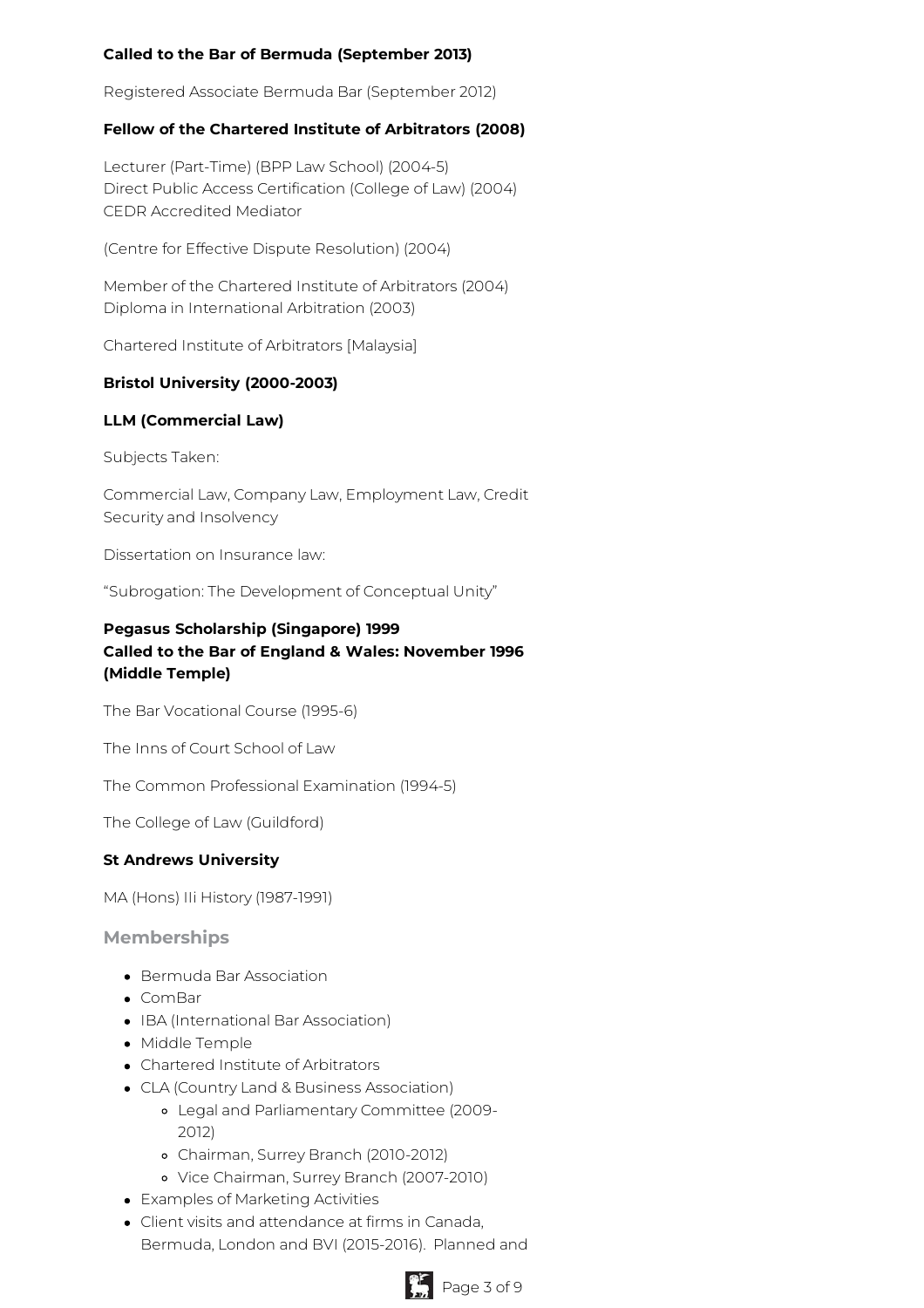organised Insuralex Convention in Bermuda (2013). Organised and attended marketing events and client visits for MJM in London (2012) and New York (2012).IBA Conferences in Boston (2013), Madrid (2010) and Singapore (2007). Marketing activities at major Equestrian Events (2006-2008) for Casalier Chambers. International Client visits in Jordan and Dubai (2008-2010). Organised and lectured in a three day Advocacy Workshop to the Kuala Lumpur Bar Council in Malaysia 2005 & 2007. Organised and attended one week Marketing initiative in Singapore 1999. Organised and participated in a wide range of seminars and marketing activities for the commercial groups of Devereux and Lamb Chambers in the UK.

- Languages
- Spanish
- Interests
- Travel: Travelled extensively in Europe, Middle and Far East, Asia, North & South America and Australia. Worked in Bermuda (4yrs) Chile (3 years), Singapore (5 months), BVI (4 months) USA (4 months).
- American and European Literature and History, Cinema, Theatre, Music, Sailing, Fencing, Carriage Driving and Rural Life
- Clubs
- Royal Bermuda Yacht Club, Royal Hamilton Amateur Dinghy Club, Bosham Sailing Club, Royal British Virgin Islands Yacht Club, Lansdowne Club, The Worshipful Company of Basket Makers

#### **Publications**

- The International Comparative Guide to Insurance and Reinsurance (2015)
- The International Lending and Secured Finance Review (2013-2015)
- Telecommunications and Media (2013-15) (GTDT) (edited by Freshfields)
- "The Measure of Charity": Bermuda and the Parametric Reinsurance of African Drought Relief (2013) (ICG I&R)
- Asset Finance & Secured Lending (2013-14) (PLC)
- Dispute Resolution Multijurisdictional Guide (2013) (PLC) edited by Lord Philips
- Investment Opportunity & Telecommunication Reform (Law Society Gazette) (2012)
- Insuralex Review (2014)
- Contributing Editor to Butterworth's Law of Limitation
- Regular contributor to MJM law blog, circulars and reviews

**Direct Access**

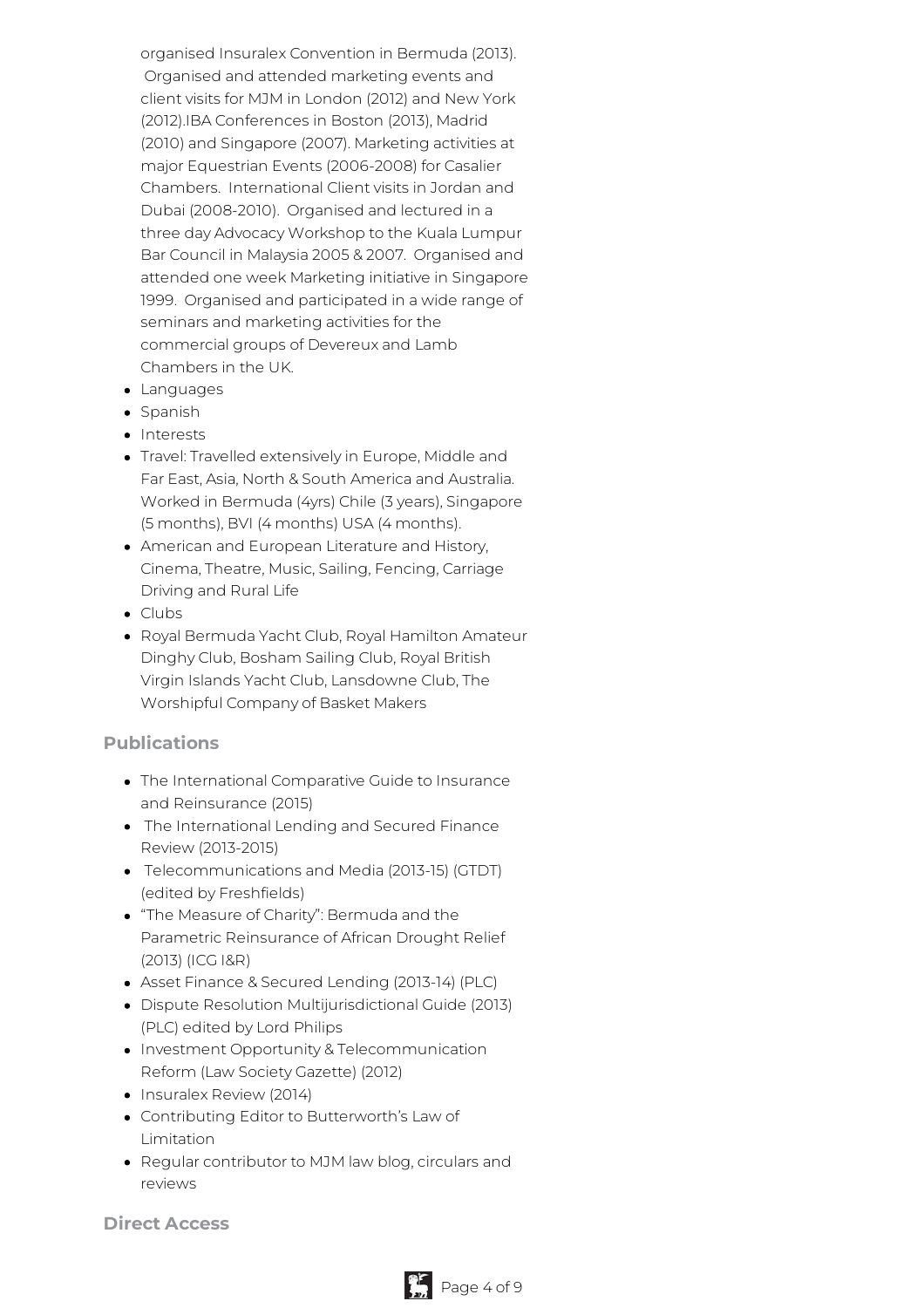Tim is authorised to accept instructions directly from lay clients, under the Bar Council's direct public access scheme.



# **Commercial**

**Practice History**

**Offered Partnership November 2016 – Counsel Harneys Bermuda Ltd**

# **01/12/15-December 2016**

Lead Counsel in X v Y a high value case in Supreme Court concerning breach of an alleged joint venture agreement central to control of a multinational investment manager. Acting for a Saudi family in high value dispute over the fraudulent divestiture of shares in Bermuda Holding Company. Lead Counsel on commercial, corporate and partnership disputes in Supreme Court and in mediation.

#### **Counsel Harneys BVI**

#### **01/09/15-30/11/2015**

Acted on two freezing injunctions in BVI in respect of clients based in Hong Kong whilst working on Bermuda cases during the transition of cases from MJM to Harneys.

# **Barrister – MJM Barristers & Attorneys, Hamilton, Bermuda**

# **30/08/2012-31/08/2015**

Commercial, chancery, corporate and insolvency practice. Complex multi-jurisdictional high value trust, insolvency and commercial litigation in Supreme Court. Representation of international and domestic clients in Supreme Court, Court of Appeal, Arbitrations and Mediation. Regularly instructed by Government ministers and departments.

# **Barrister – Devereux Chambers. Middle Temple, London – (Member 2009-2012, Door Tenant from**

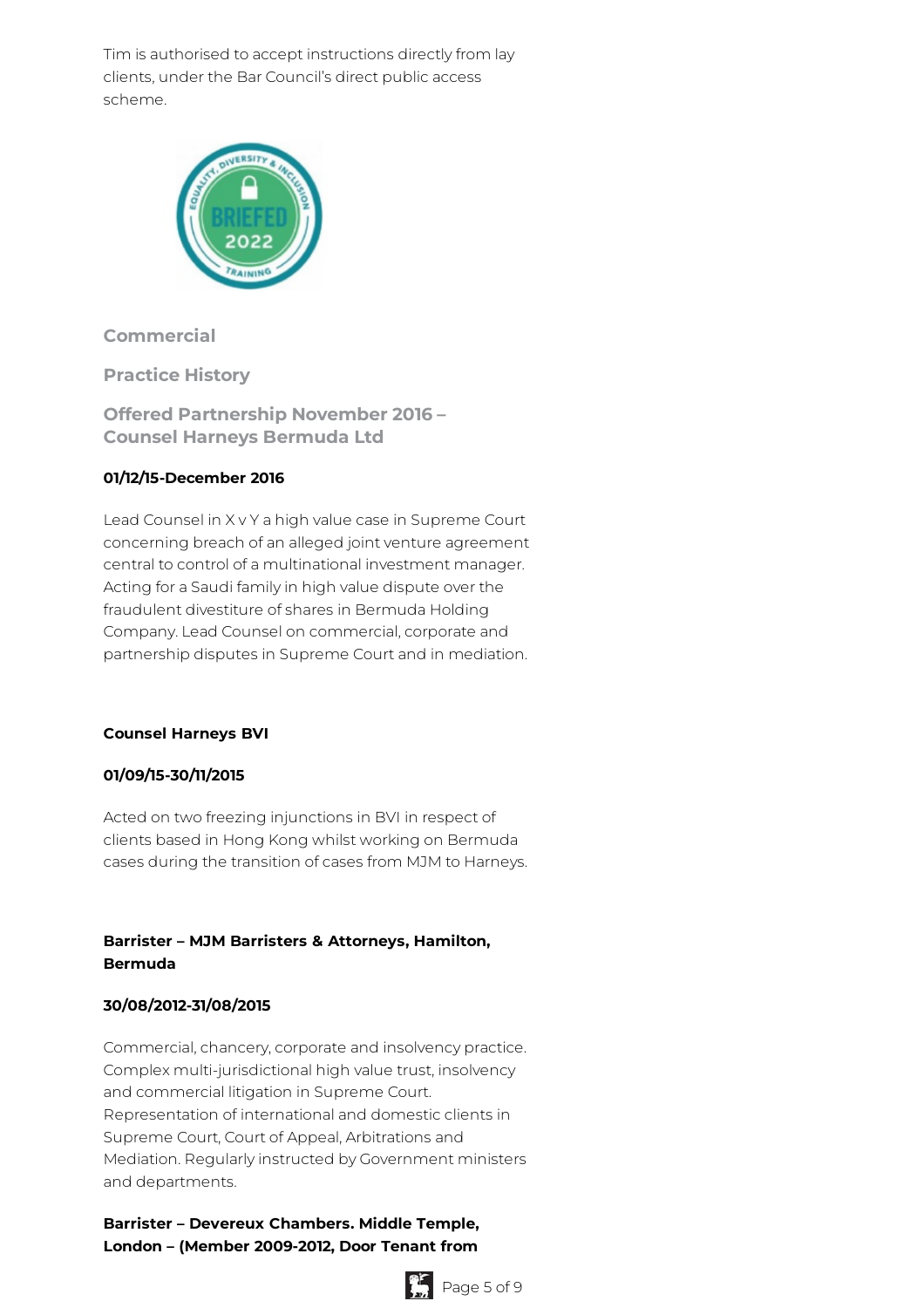#### **August 2012)**

# **Lamb Chambers, Middle Temple, London – (Member 1996-2009, Door Tenant from June 2013)**

#### **01/10/97-1/08/2012**

#### **Practice:**

**Commercial:** Domestic and international contractual and commercial disputes, the supply of goods and services, dry shipping, finance, the carriage of goods, agency, construction, distribution disputes, banking, finance, partnership, insurance, telecommunications, receivables financing and commercial fraud.

**Company and Insolvency Law:** involving personal and corporate insolvency, corporate governance, restructuring, minority shareholders' claims, directors' disqualification proceedings and a wide range of applications under the Companies Act;

**Interim Relief:** Significant experience of obtaining interim injunctions and freezing injunctions in the High Court.

# **Barrister, Commercial Litigation Department – Allen & Gledhill, Singapore**

#### **01/07/99-01/10/99**

During 1999 worked for the leading Asian law firm of Allen & Gledhill in Singapore on large scale commercial and banking cases in the High Court and Court of Appeal. Appeared as a Junior with leading Senior Counsel in an international commercial arbitration concerning the construction of the Taiwan MRT system. Acted as a Junior in banking arbitration part heard in Thailand and part in Singapore.

#### **Pupillage, Lamb Chambers**

#### **01/10/96-30/09/97**

1st Six months Commercial/Insolvency – Pupil Master: Paul Emerson

2nd Six months Property - Pupil Master: Mark West

#### **General Civil Law Experience:**

A wide experience of court, advisory and drafting work in most areas of civil law as a Junior (Commercial, Common

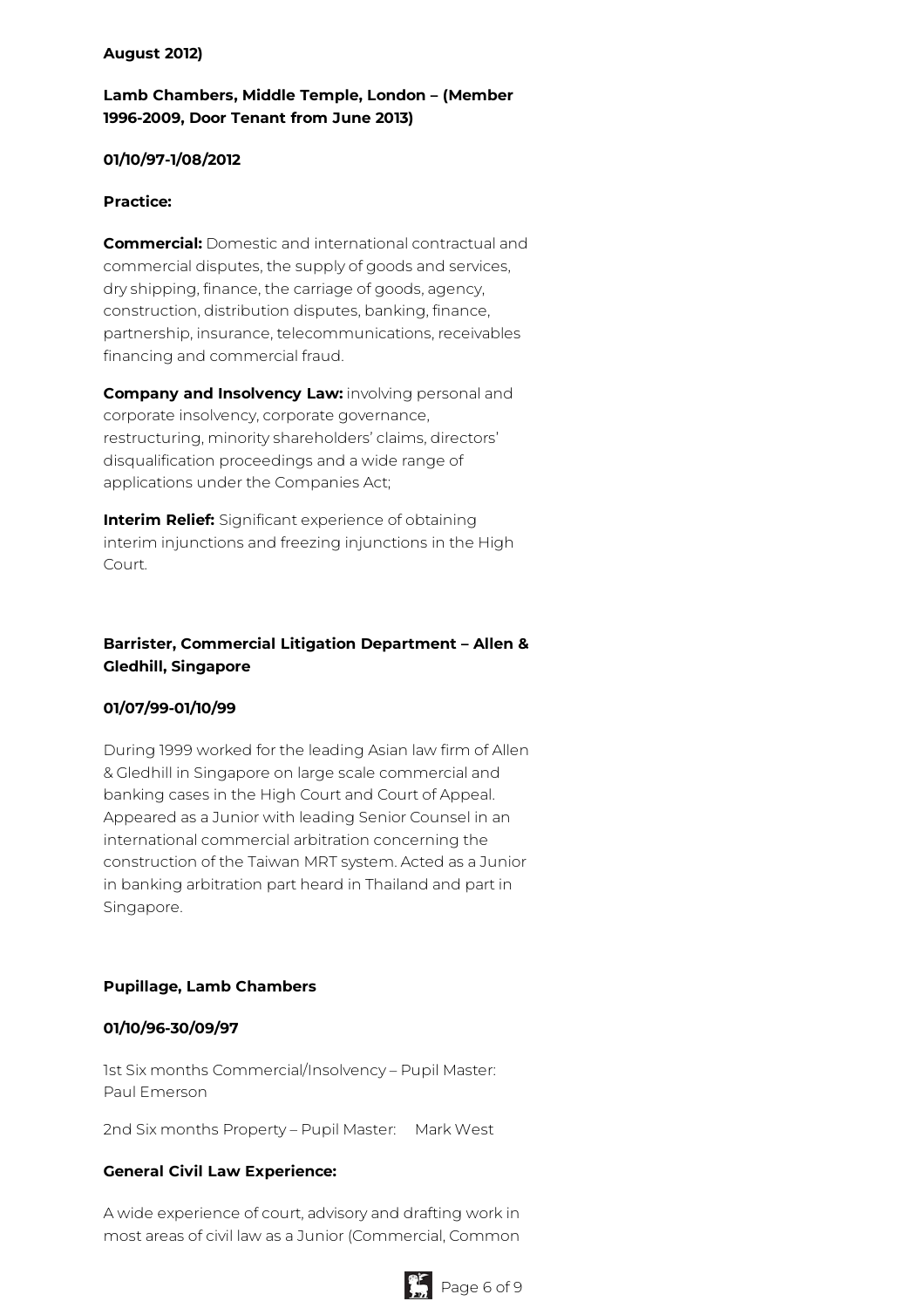Law, Employment, Property and Personal Injury); including appearances in the Court of Appeal, the Employment Appeal Tribunal, the Queen's Bench and Chancery Division of the High Court, the Companies Court, the Technology and Construction Court, HM Land Registry Adjudication, County Courts and Employment Tribunals. In addition ADR work through numerous mediation and domestic and international arbitral tribunals.

#### **Examples of Cases**

Currently representing management investment partners in trust claim which is central to the disputed control of a multinational company with a capitalisation of \$40billion and \$200billion assets under management. Hearings and Meetings in Bermuda, Toronto, New York and London.

- Acted for five ex partners of Hay Group in claim against the Bermuda holding company following sale of holding company to Korn Ferry for \$245 million.
- Acting for members of Saudi Family in high value dispute (estimated US\$118 million) concerning unlawful divestiture of shares in Bermuda holding company. Obtained interim injunction in June 2016
- Acting for Attorney General of Bermuda and Minister of Transport and Tourism on a defamation action against the leader of the opposition in Supreme Court and Court of Appeal.
- Acting for Premier of Bermuda in Defamation action in Supreme Court and Court of Appeal.
- Advised Bermuda Government on establishment of Tourism Authority and chief draftsman of Tourism Authority Act 2013.
- Acting for Speaker of the House of Assembly on proposed Parliamentary Procedure (Amendment) Act.
- Acting for Bermudian Fund Manager and a Trust Company in a \$10million dispute concerning the sale and purchase of a fund management company. Supreme Court proceedings and mediation in Bermuda.
- Advised with regard to priority disputes in the liquidation of investment funds linked to the Madoff Ponzi Scheme.
- Drafted and appeared on a construction summons in extensive family property and trust dispute.
- Acting as lead lawyer in a Bermudian dispute for a declaration that a \$100million portfolio of shares in Canadian Companies is held on trust for a South African businessman.

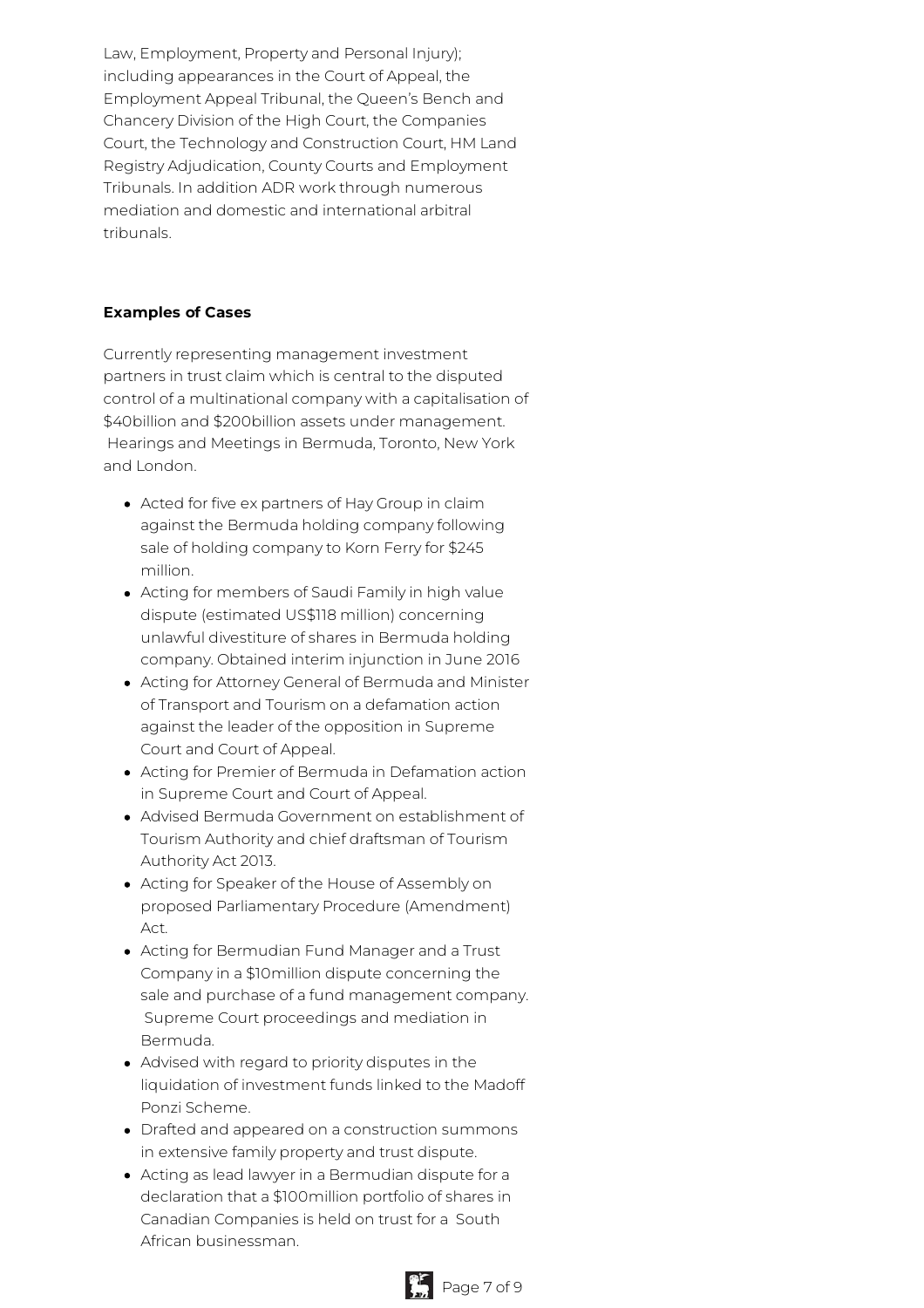- Advised in a Minority Shareholder Dispute involving a \$200 million oil rig purchase in Norway.
- Representing US Creditors in Bankruptcy of Canadian Businessman in Bermuda following collapse of Elephant and Castle restaurant chain in USA and Canada.
- Acted on ICC Arbitration for an oil industry supplier and consultant against an Argentine well capping explosive supplier.
- Judicial review of minister of finance on a TIEA application in Bermuda.
- Acted on behalf of a Spanish property company against Bermudian guarantor for rent arrears of cinema complex in Madrid. Hearings in Bermuda. Meetings in Madrid and London.
- Acted for a New York Finance House against Bermudian guarantor involving preliminary issues of Canadian Law.
- Southern Rock Insurance Co Ltd y Endsleigh Insurance acted as junior in claim by offshore insurance company for the negligence of the claims handling company. Instructed by Hogan Lovells.
- Represented a Jordanian distributor in four linked arbitrations against Johnson & Johnson (Middle East) with settlement conferences in Dubai and Jordan.
- Represented a Jordanian Distributor against Beechams International in an ICC arbitration involving hearings and meetings in London, Dubai and Jordan.
- Acted for Spanish equity fund in company shareholder dispute concerning restaurants in Regent's park and Canary Wharf.
- Acted for four sets of Defendants in a series of Claims in the Queen's Bench Division by the Administrators of a finance company for indemnity payments from company directors under warranty documents.
- Acted for BT on a commercial fraud case linked to the dishonest resale of telecommunication services.
- Acted for equity investor in claim against EMG Holdings to recover funds frozen in Malaysia.
- Acted on a commercial fraud case involving the dishonest obtaining of loans and failure of the company involved to effect the required security documentation.
- Represented Spanish lawyers in an application to clear charges on HM Land registry that were dishonestly obtained as part of a fraud involving the sale of a nightclub in Tenerife.
- Acted for subcontractor in dispute associated with the fitting out of office space in Canary Warf development.
- Represented Claimants in a multiparty action in the Chancery Division concerning "the theft of the business" of a plastics recycling and waste disposal